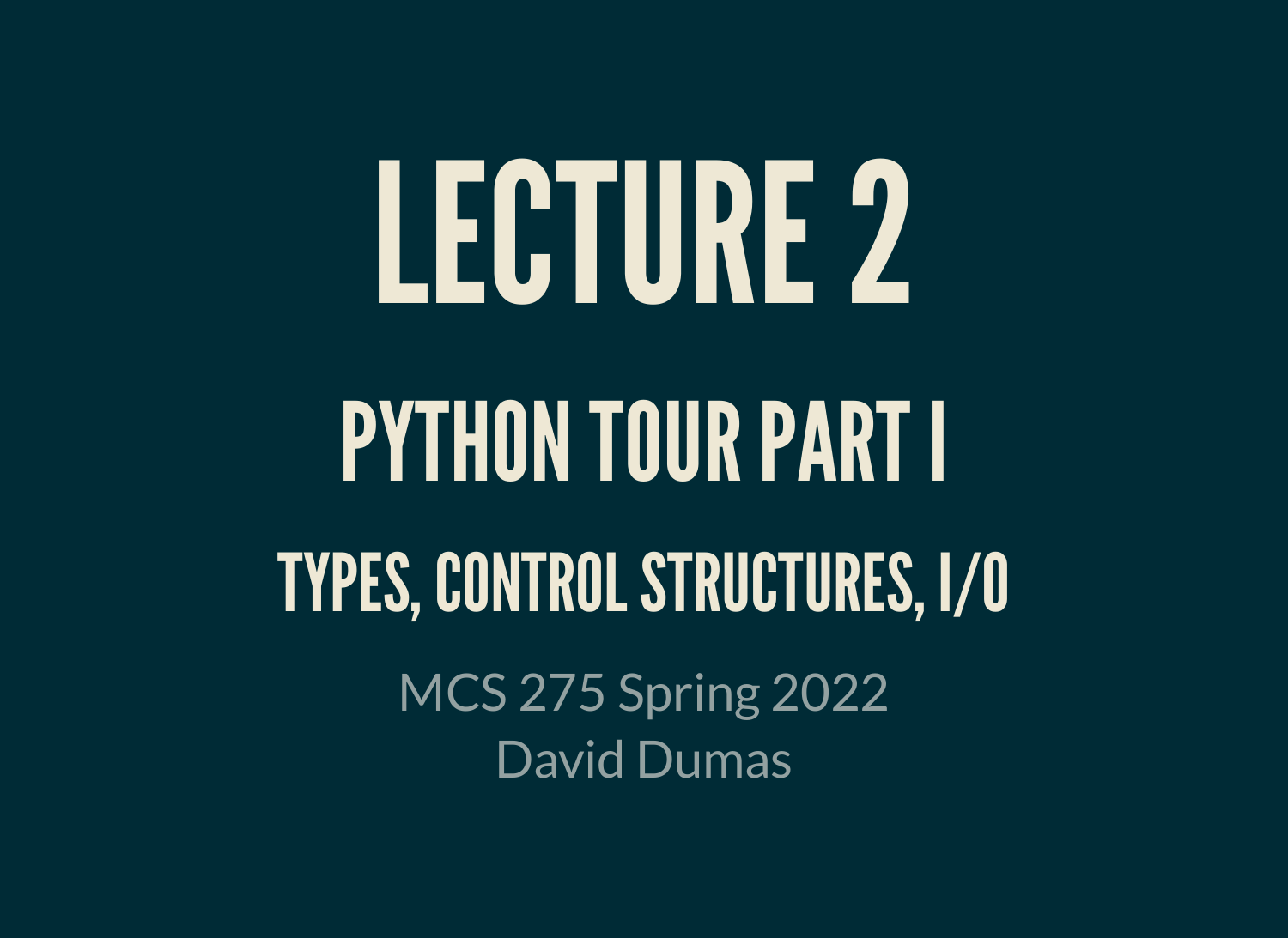## LECTURE 2: PYTHON TOUR

- Course bulletins:
- Read the [syllabus](https://dumas.io/teaching/2022/spring/mcs275/doc/mcs275sp22syllabus-public.pdf)
- Discord open (link in the zoom chat or Blackboard).
- Homework 1 schedule adjustment due to MLK holiday: deadline will be Noon on Wed 19 January.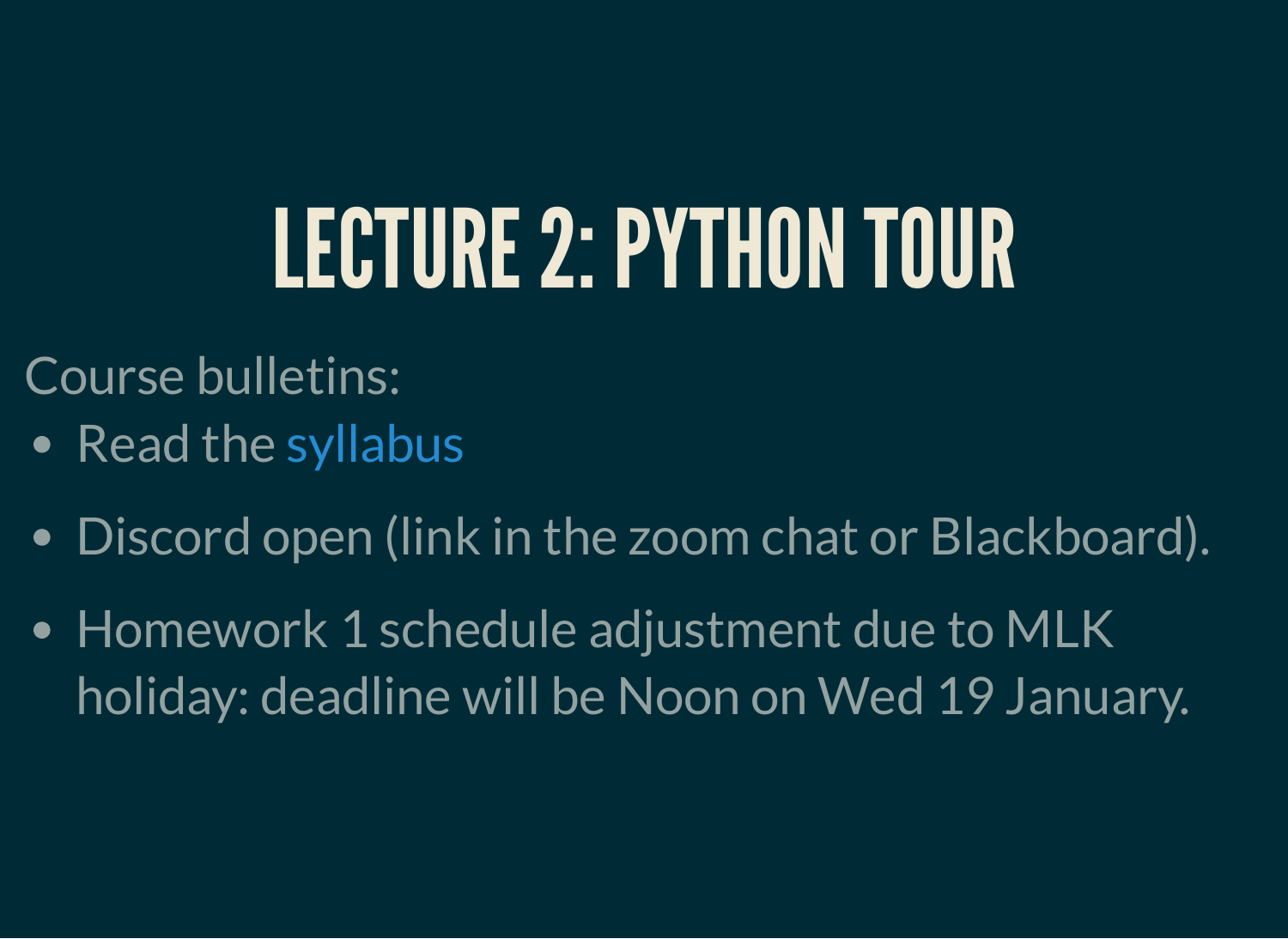#### PLAN FOR TODAY

Start our quick tour of Python, summarizing some material I think you saw in a previous course\*.

I'll indicate where you can find more detail in optional texts and the online MCS 260 [materials](https://dumas.io/teaching/2021/fall/mcs260/) from my Fall . 2021 course

\* If I mention things today that are completely new to you, please let me know afterward.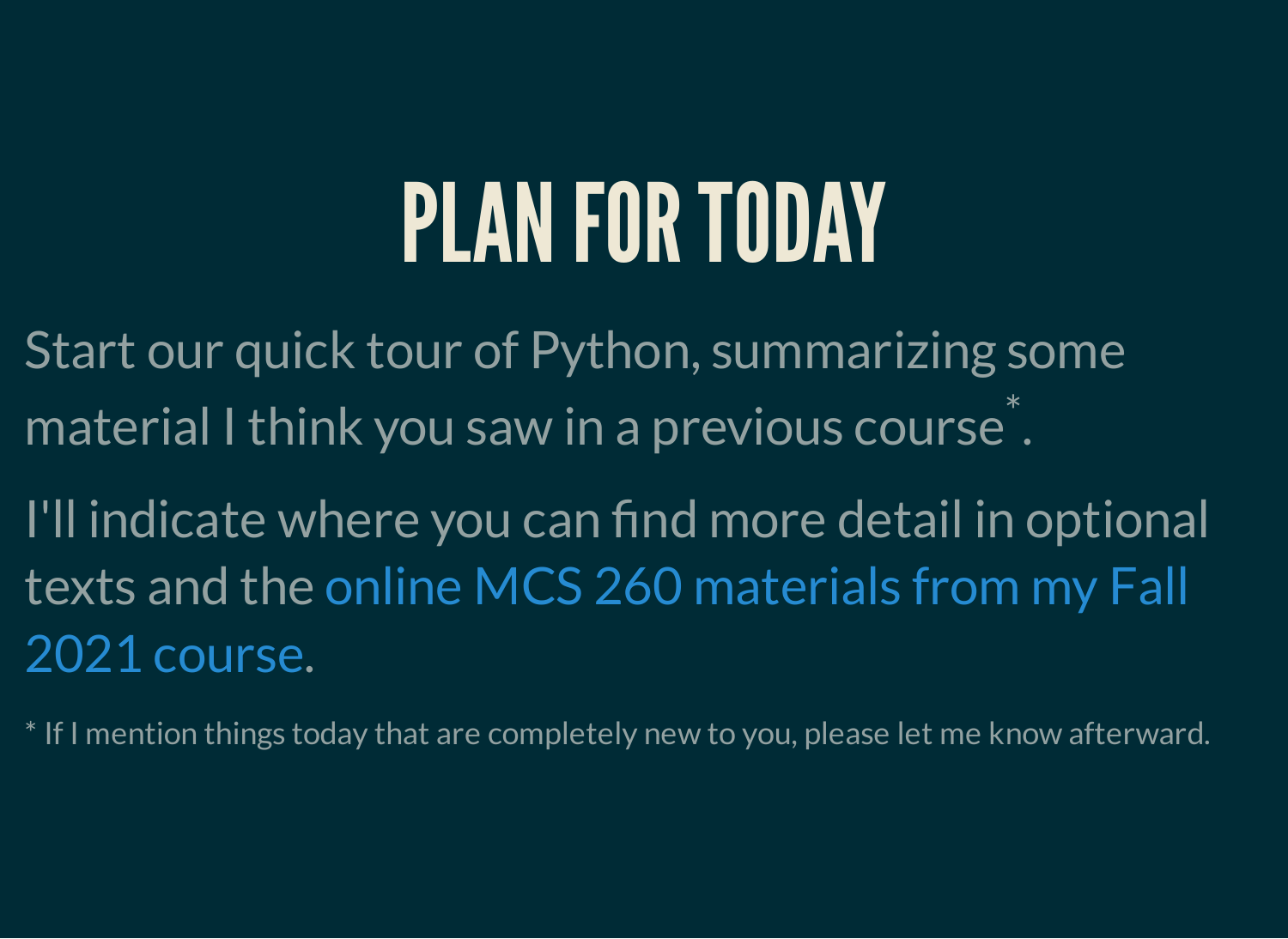### TEXTBOOK NOTE

#### The most comprehensive optional text is



Learning Python, 5ed, by Mark Lutz

Written in 2013, so it discusses Python 3 and Python 2. Since then, Python 2 has been phased out. We only talk about Python 3.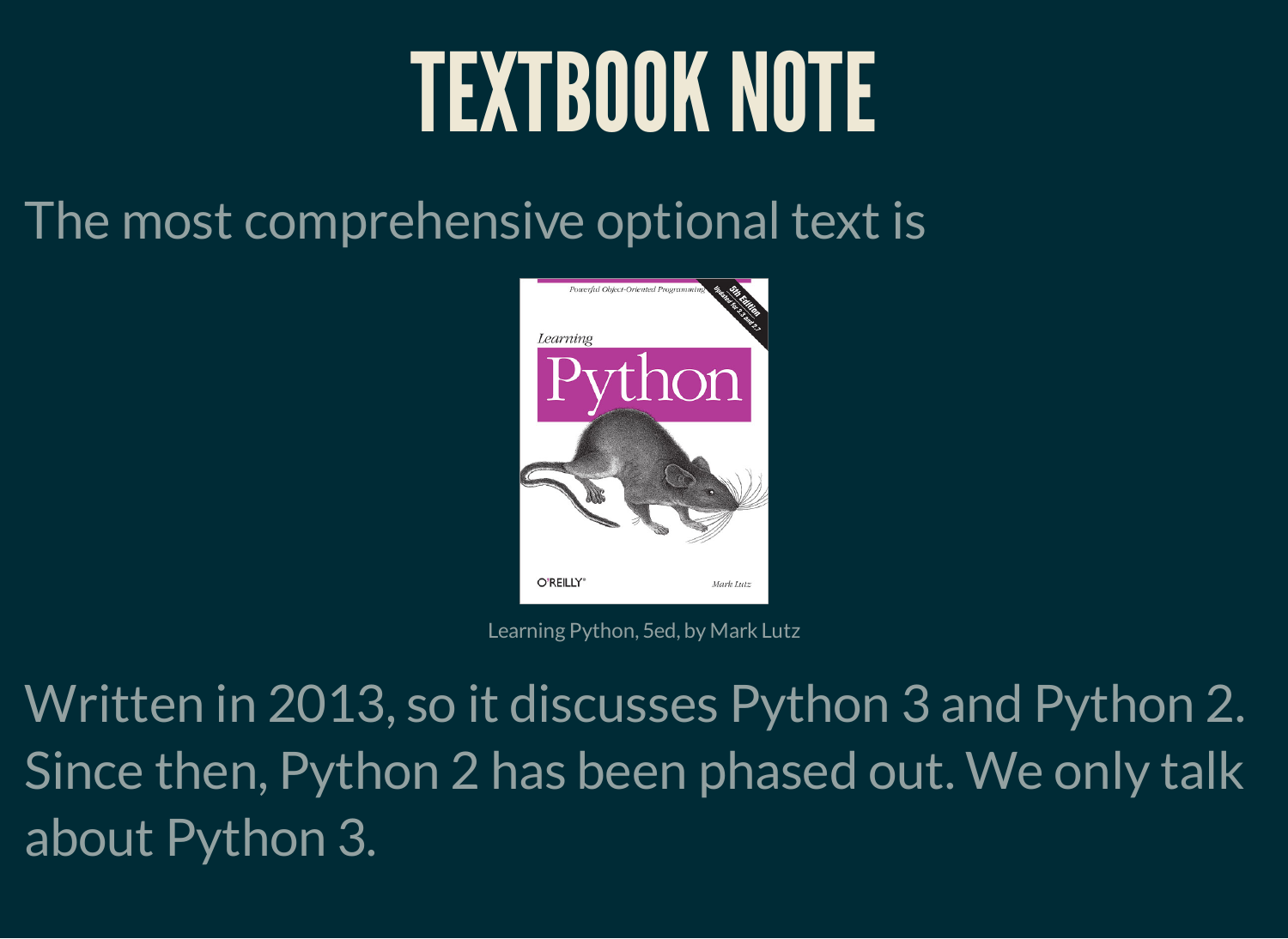## NOTES FOR SELF STUDY

I'll do most examples as live coding today.

Options to study this outside of lecture:

- These slides: Main points summarized succinctly.
- MCS 275 [Python](https://www.dumas.io/teaching/2022/spring/mcs275/nbview/samplecode/python_tour.html) tour: Lots of code examples.
- All the MCS 260 [lecture](https://www.dumas.io/teaching/2021/fall/mcs260/) slides: Much more detailed (perhaps *too* detailed)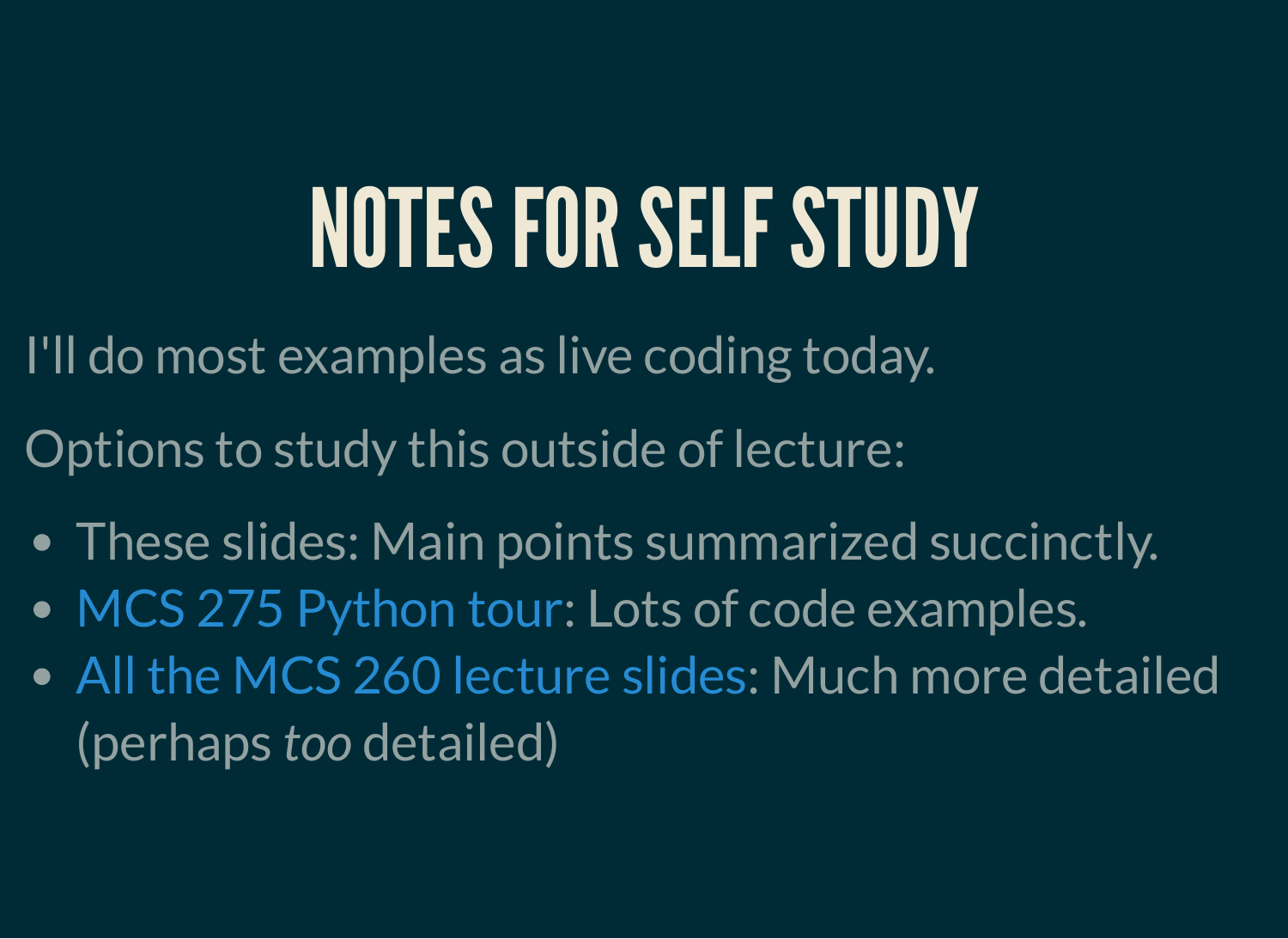### SCRIPTS AND REPL

Two ways to run Python code:

- One statement at a time, in **interactive mode**, also known as the **REPL** (read-eval-print loop)
- A whole file at a time, in **script mode**

See *Lutz*, Chapter 3 or MCS 260 [Lec](https://www.dumas.io/teaching/2021/fall/mcs260/slides/lecture2.html) 2.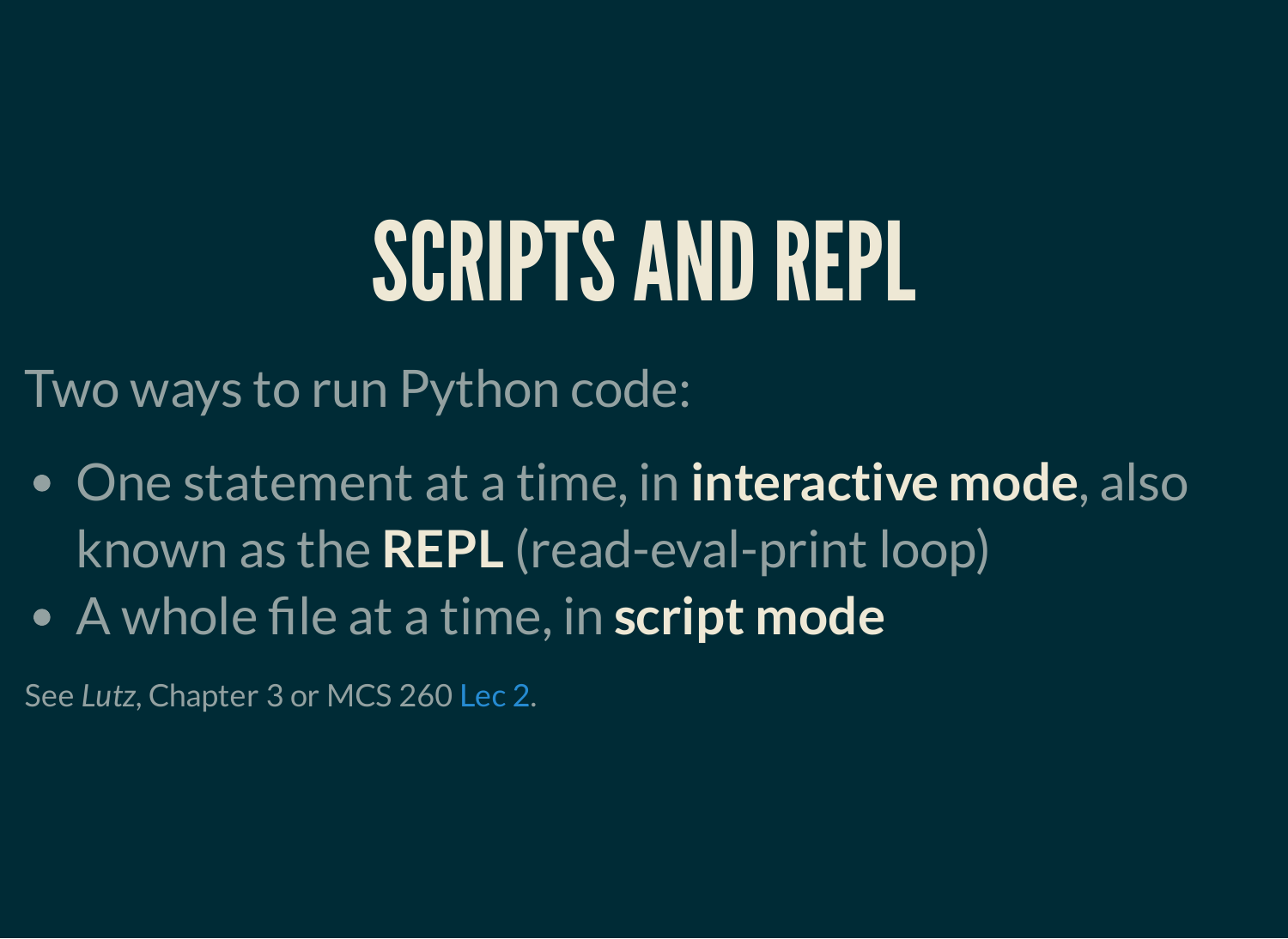#### VARIABLESANDTYPES

Create new vars by assignment,  $name = value$ 

Dynamically typed: No need to specify the type of a variable, nor for it to remain the same.

Basic types include: int, float, boolean, string, None

See *Lutz*, Chapters 4-6 and MCS 260 [Lec](https://www.dumas.io/teaching/2021/fall/mcs260/slides/lecture3.html) 3.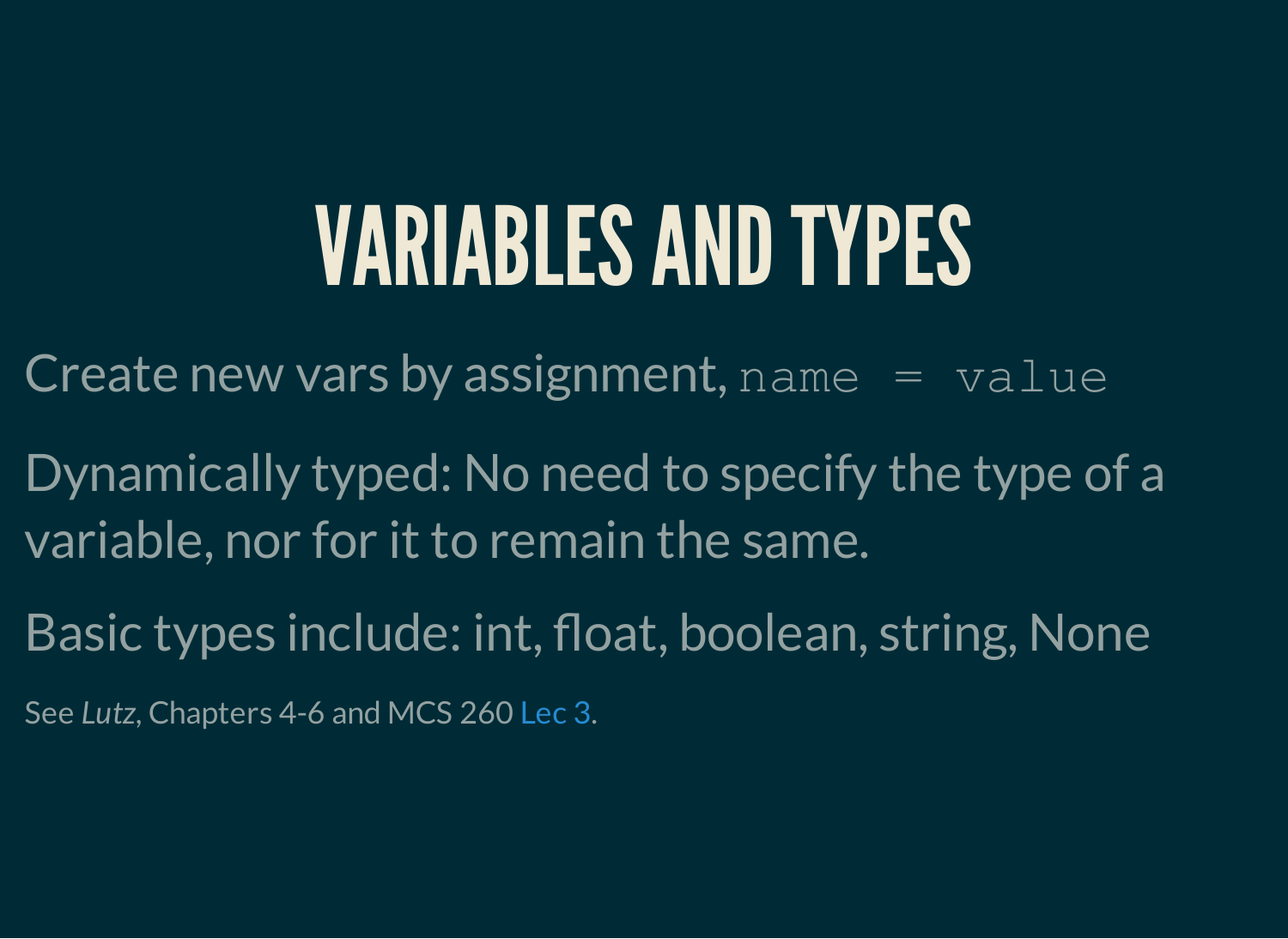#### LISTS AND DICTS

Lists are mutable ordered collections of elements, accessible by integer index.

[260,275,"hello",**True**,**None**,**None**,-1.5]

Dictionaries (dicts) are mutable key-value mappings. Index like lists, but use key instead of position.

{ "name": "Stinger", "age": 403, "species": "space wasp", "hostile": **True** }

See Lutz, Chapter 8 and MCS 260 [Lec](https://www.dumas.io/teaching/2021/fall/mcs260/slides/lecture10.html) 5 and Lec 10.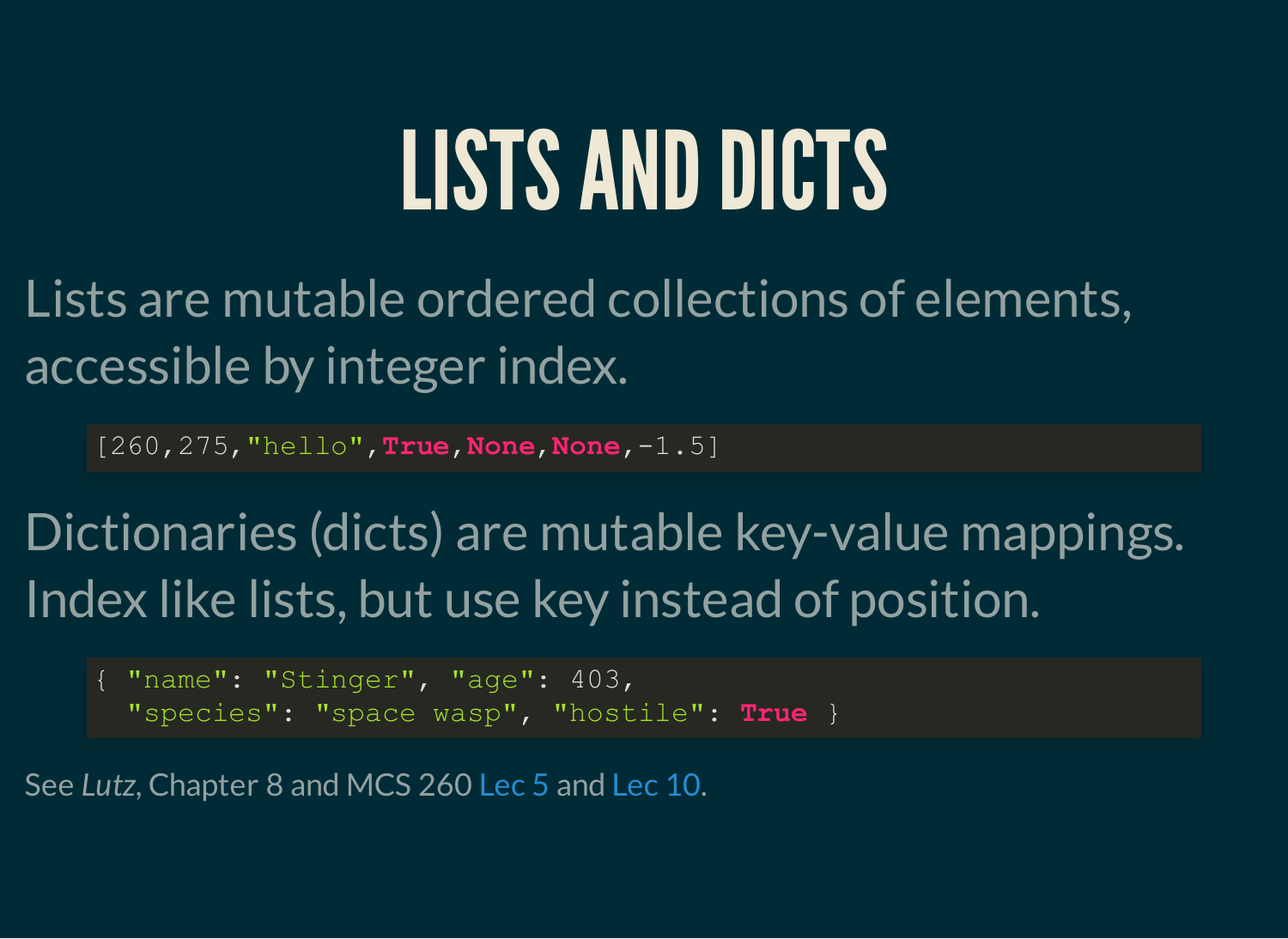## **STRINGS**

Strings support some list-like features, such as indexing and slicing.

Lists have useful methods such as  $l$  .  $lower()$ , [.startswith\(...\)](https://docs.python.org/3/library/stdtypes.html?highlight=lower#string-methods), .format(...), and many more.

See Lutz, Chapter 7 and MCS 260 [Lec](https://www.dumas.io/teaching/2021/fall/mcs260/slides/lecture7.html) 7.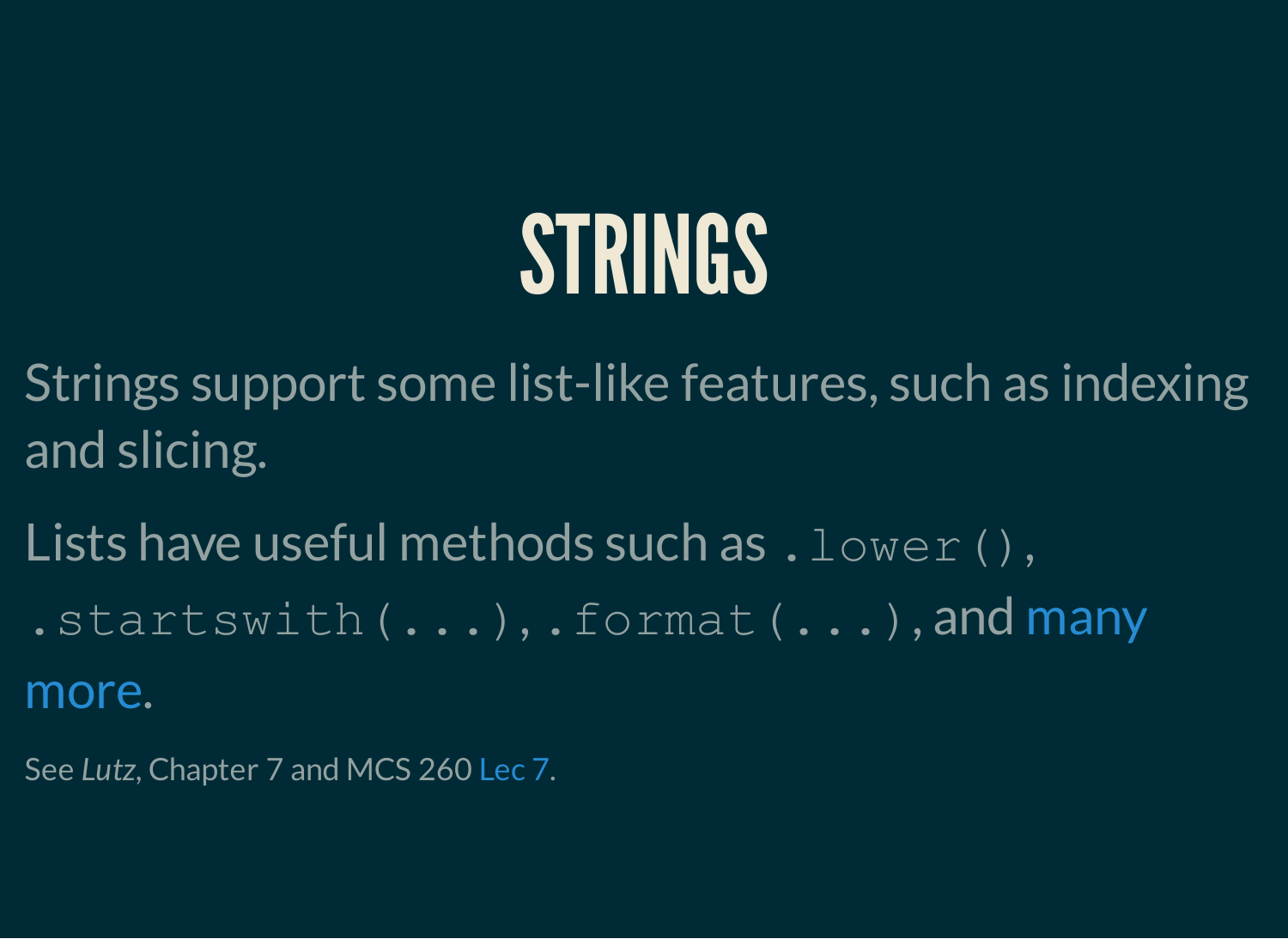#### IF-ELSE-ELIF

If statement (or **conditional**) runs a block of code only if a condition is True. Elif/else allow chained tests.

**if** GREAT: RUNS IF GREAT IS TRUE **elif** OKAY: RUNS IF OKAY IS TRUE AND GREAT IS FALSE **else**: RUNS\_OTHERWISE

Non-boolean conditions are coerced: empty list, empty dict, empty string, None, and zero map to False.

See Lutz, Chapter 12 and MCS 260 [Lec](https://www.dumas.io/teaching/2021/fall/mcs260/slides/lecture18.html) 6 and Lec 18.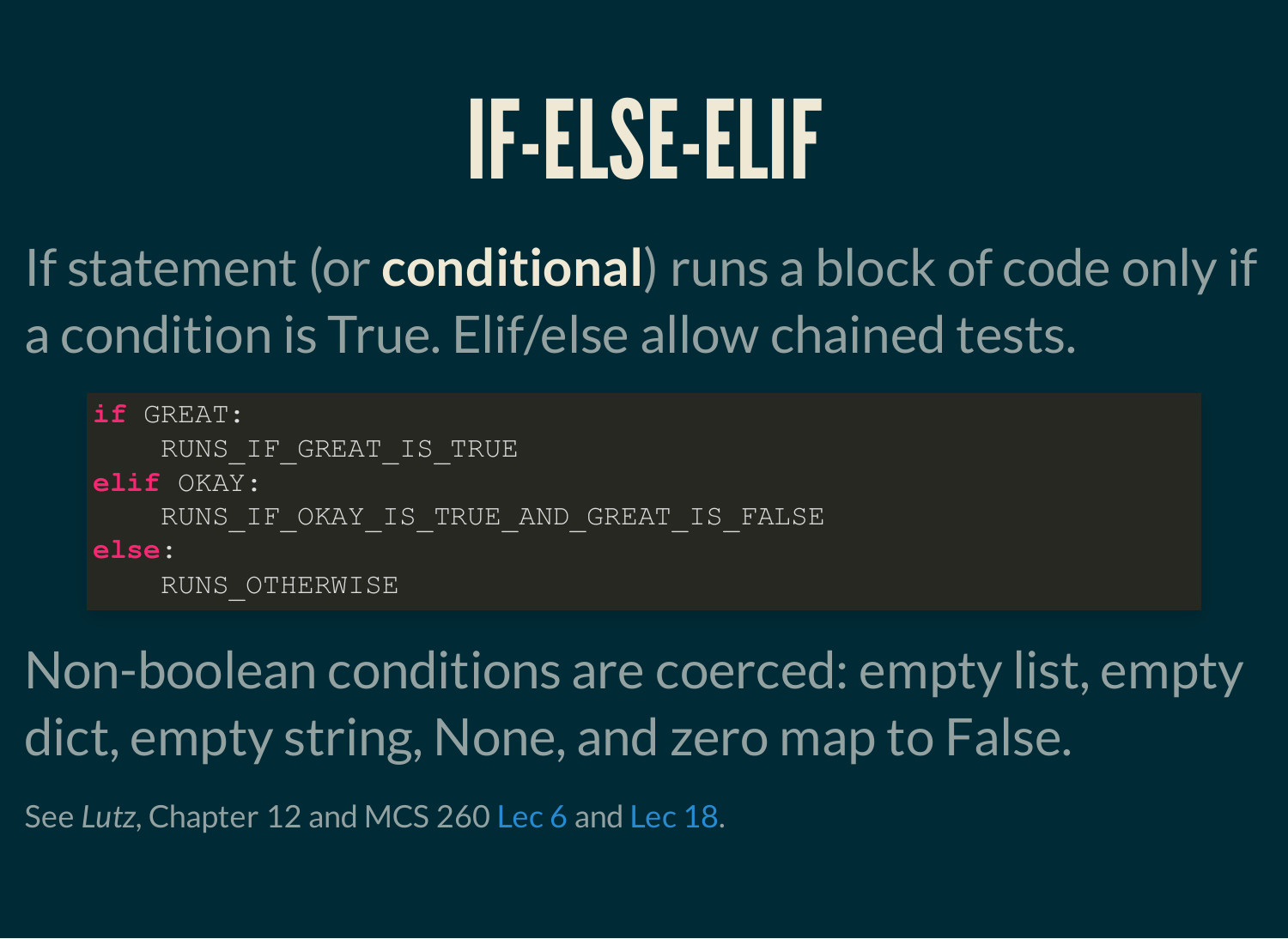# LOOPS

#### While: Keep going until a condition becomes False

**while** CONDITION: STUFF TO DO # should modify things in the condition

For: Take items (list elements, dict keys) out, one at a time, and do something with each.

**for** ITEM **in** CONTAINER: STUFF TO DO # should use the ITEM

See Lutz, Chapter 13 and MCS 260 [Lec](https://www.dumas.io/teaching/2021/fall/mcs260/slides/lecture6.html) 6.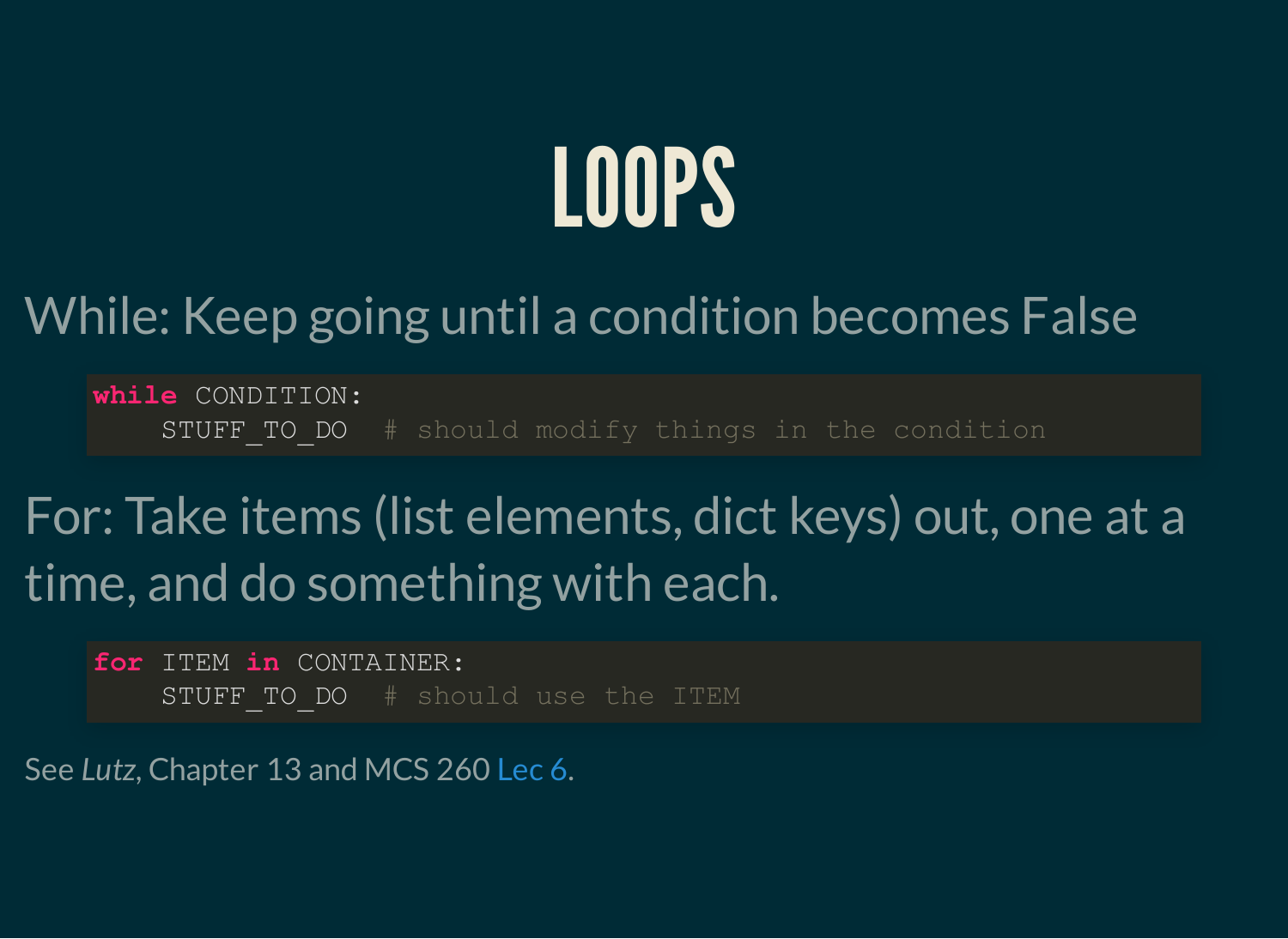

- open(filename,mode,...) opens a file and returns a **file object**. Mode string selects reading ("r"), writing ("w"), ...
- Methods of the file object perform input/output (I/O).
- Read/write text to text files ("t" in mode), bytes to binary files ("b" in mode).
- .close() a file when finished.

The basics are in *Lutz*, Chapter 9 and MCS 260 [Lec](https://www.dumas.io/teaching/2021/fall/mcs260/slides/lecture13.html) 13 and [Lec](https://www.dumas.io/teaching/2021/fall/mcs260/slides/lecture14.html) 14.